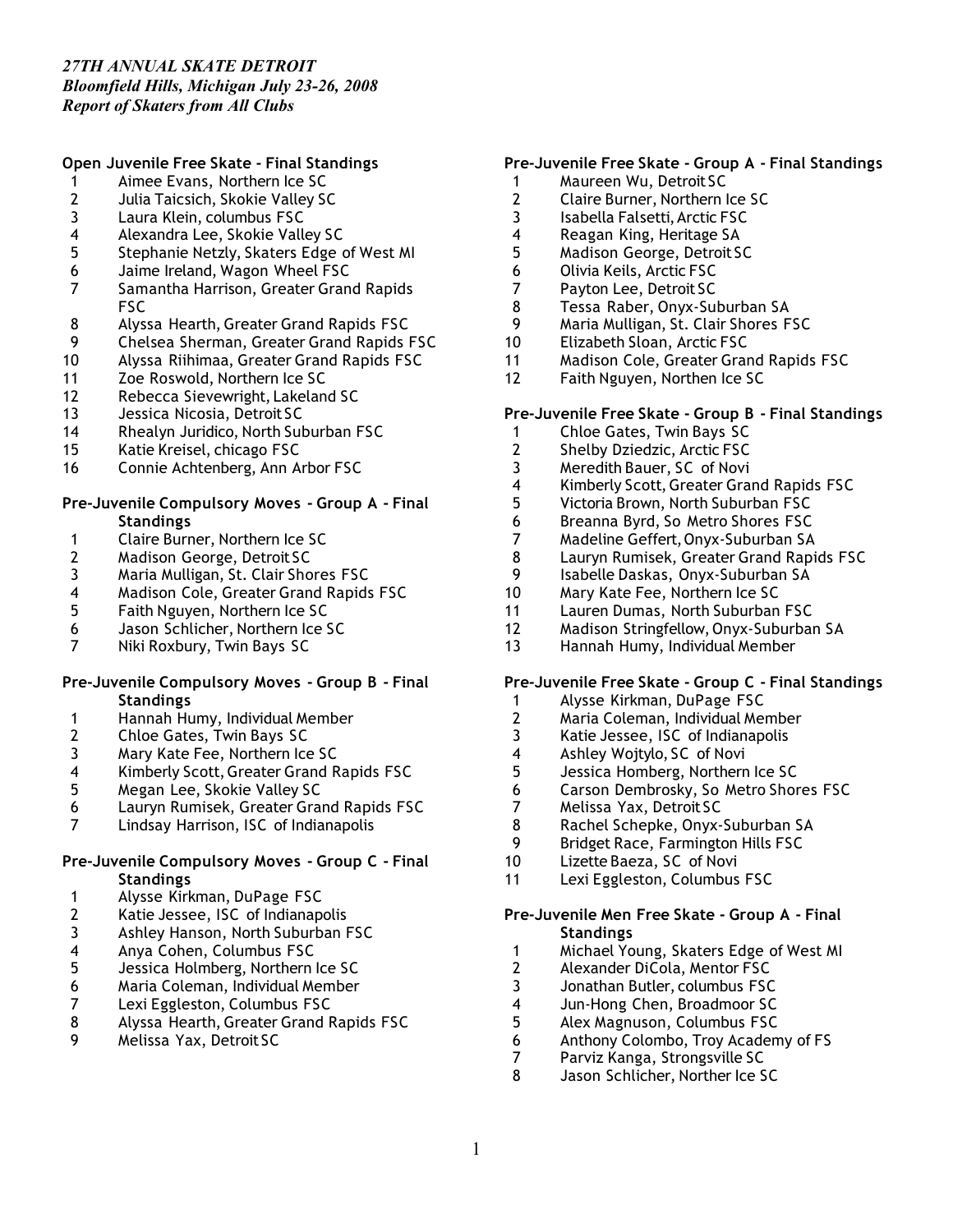*Report of Skaters from All Clubs*

# **Preliminary Boys Free Skate - Final Standings**

- 1 Daniel Li, Arctic FSC
- 2 Alex Martin, Detroit SC
- 3 Jacob Simon, Skokie Valley SC

## **Preliminary Compulsory Moves - Group A - Final Standings**

- 1 Vivian Chen, Columbus FSC
- 2 Lauren Marines, Springfield FSC<br>3 Caroline Yu. Heritage SA
- 3 Caroline Yu, Heritage SA<br>4 Mina Yamane, Detroit SC
- 4 Mina Yamane, Detroit SC<br>5 Erika Ouchi, Detroit SC
- 5 Erika Ouchi, Detroit SC
- 6 Morgan Morrison, SC of Central Ohio
- 7 Kazia Cooper, Greater Grand Rapids FSC
- 8 Sarah Knott, Columbus FSC
- 9 Jacqueline Tu, Columbus FSC
- 10 Anna Carlin, St. Clair Shores FSC
- 11 Regan Landman, Greater Grand Rapids FSC

# **Preliminary Compulsory Moves - Group B - Final Standings**

- 1 Mikayla Eshleman, Kalamazoo FAC
- 2 Joanna Khorey, Greater Grand Rapids FSC
- 3 Erin Hoagland, North Suburban FSC<br>4 Courtney Guilbault-Amey. Port Huror
- 4 Courtney Guilbault-Amey, Port Huron FSC<br>5 Shur Batmunkh, Northern Ice SC
- 5 Shur Batmunkh, Northern Ice SC
- 6 Alissa Folger, Lansing SC
- 7 Jessica Truszkowski, North Suburban FSC

# **Preliminary Free Skate - Group A - Final Standings**

- 1 Meghan Murphy, St. Clair Shores FSC<br>2 Cindy Wei, China Century Star SC
- 2 Cindy Wei, China Century Star SC
- 3 Angela Wang, Arctic FSC<br>4 Madison Gietzen, Onyx-S
- 4 Madison Gietzen, Onyx-Suburban SA<br>5 Tori Weingarten, Detroit SC
- 5 Tori Weingarten, Detroit SC
- 6 Mikaela Manoogian, St. Moritz ISC
- 7 Caroline Yu, Heritage SA<br>8 Jacquelyn Green, Detroit
- Jacquelyn Green, Detroit SC
- 9 Olivia Moreau, Detroit SC
- 10 Francesca Block, Skokie Valley SC

# **Preliminary Free Skate - Group B - Final Standings**

- 1 Jordan Zwolski, Northern Ice SC<br>2 Niki Roxbury, Twin Bays SC
- 2 Niki Roxbury, Twin Bays SC
- 3 Megan Martzolff, Detroit SC<br>4 Irina Noonan, SC of Andove
- 4 Irina Noonan, SC of Andover<br>5 Regan Landman, Greater Gra
- 5 Regan Landman, Greater Grand Rapids FSC
- 6 Taylor Cain, Rocky Mountain FSC
- Jillian D'Amico, SC of Central Ohio
- 8 Amy Hu, Detroit SC
- 9 Anya Cohen, Columbus FSC
- 10 Lindsay Harrison, ISC of Indianapolis
- 11 Ashlyn Olson, Ice House SA

# **Preliminary Free Skate - Group C - Final Standings**

- 1 Ashley Hanson, North Suburban FSC
- 2 Emily Cronizer, Onyx-Suburban SA<br>3 Ouinn Herbison, So Metro Shores F
- 3 Quinn Herbison, So Metro Shores FSC
- 4 Kelly Wilton, SC of Novi
- 5 Joanna Khorey, Greater Grand Rapids FSC
- 6 Alyson Wellman, Berkley Royal Blades FSC
- 7 Erin Hoagland, North Suburban FSC
- 8 Alissa Folger, Lansing SC

### **Pre-Preliminary B Free Skate - Boys - Final Standings**

- 1 Jacob Lock
- 2 John Neff, FSC of Birmingham Mi
- 3 Noah Finkelstein, Detroit SC

# **Pre-Preliminary B Free Skate - Group B - Final Standings**

- 1 Hannah Worley, Columbus FSC
- 2 Megan Cordle, SC of Central Ohio
- 3 Kendyll Lavant, Mt. Clements FSC
- 4 Elizabeth Colombo, Troy Academy of FS<br>5 Sarah Knott. Columbus FSC
- 5 Sarah Knott, Columbus FSC
- 6 Kayla Bunday, Ann Arbor FSC
- 7 Elizabeth Rayes, North Suburban FSC
- Jaiden Forrest, Greater Grand Rapids FSC

# **Pre-Preliminary B Free Skate - Group C - Final Standings**

- 1 Charlaya Tyler, Dearborn FSC
- 2 Megan Vazana, Onyx-Suburban SA<br>3 Megan Millard. SC of Central Ohio
- Megan Millard, SC of Central Ohio
- 4 Brittany Karlin, DuPage FSC<br>5 Morgan Lavant, Mt. Clemens
- 5 Morgan Lavant, Mt. Clemens FSC
- 6 Abigail Hughes, Amherst SC
- 7 Sarris Jones, Kalamazoo FSC<br>8 Chevenne Martin, Individual M
- 8 Cheyenne Martin, Individual Member
- 9 Jennifer York, Lakeland SC

## **Pre-Preliminary Compulsory Moves - Group A - Final Standings**

- 1 Kaylie Kish, Detroit SC<br>2 Bonnie Blankshain, No
- 2 Bonnie Blankshain, Northern Ice SC
- 3 Elizabeth Rayes, North Suburban FSC
- 4 Molly Davies, Twin Bays SC<br>5 Nicolette Fev. Detroit SC
- 5 Nicolette Fey, Detroit SC
- 6 Kaylee O'Connor, Shattuck-St Mary FSC
- 7 Gabrielle Healy, Detroit SC